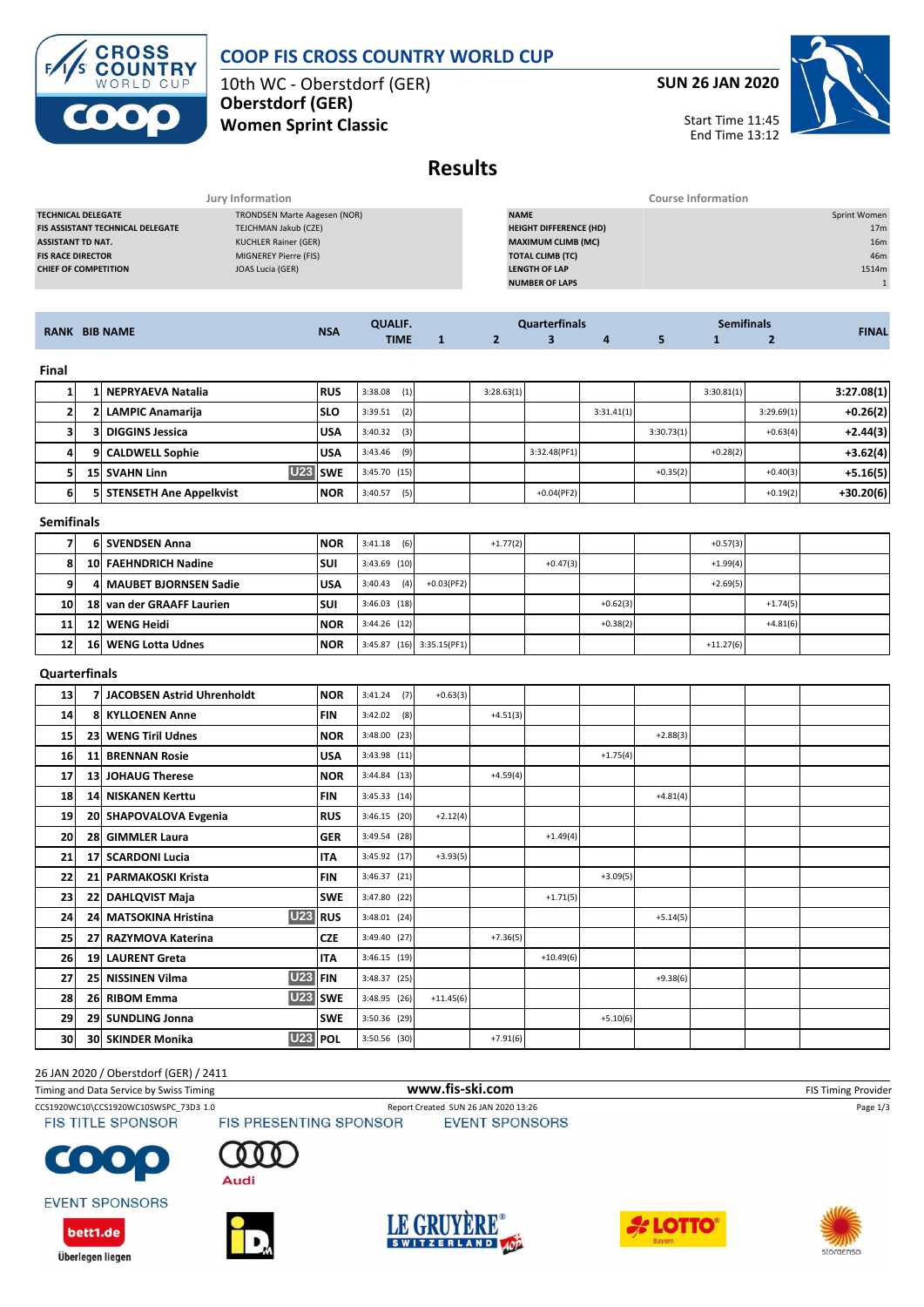

#### **COOP FIS CROSS COUNTRY WORLD CUP**

10th WC - Oberstdorf (GER) **Oberstdorf (GER) Women Sprint Classic**

**SUN 26 JAN 2020**

Start Time 11:45 End Time 13:12



### **Results**

| <b>RANK BIB NAME</b> |  |                                              | <b>QUALIF.</b> |                 | <b>Quarterfinals</b> |                |                         | <b>Semifinals</b> |   |              |                |              |
|----------------------|--|----------------------------------------------|----------------|-----------------|----------------------|----------------|-------------------------|-------------------|---|--------------|----------------|--------------|
|                      |  |                                              | <b>NSA</b>     | <b>TIME</b>     | 1                    | 2 <sup>1</sup> | $\overline{\mathbf{3}}$ | 4                 | 5 | $\mathbf{1}$ | $\overline{2}$ | <b>FINAL</b> |
| Qualification        |  |                                              |                |                 |                      |                |                         |                   |   |              |                |              |
| 31                   |  | <b>WINKLER Anne</b>                          | <b>GER</b>     | $3:51.19$ (31)  |                      |                |                         |                   |   |              |                |              |
| 32                   |  | <b>U23</b><br><b>LUNDGREN Moa</b>            | <b>SWE</b>     | 3:51.66 (32)    |                      |                |                         |                   |   |              |                |              |
| 33                   |  | <b>MONONEN Laura</b>                         | <b>FIN</b>     | 3:52.00 (33)    |                      |                |                         |                   |   |              |                |              |
| 34                   |  | <b>HYNCICOVA Petra</b>                       | <b>CZE</b>     | 3:52.34 (34)    |                      |                |                         |                   |   |              |                |              |
| 35                   |  | <b>MACISAAC-JONES Maya</b>                   | CAN            | 3:52.36 (35)    |                      |                |                         |                   |   |              |                |              |
| 36                   |  | <b>U23 ITA</b><br><b>MONSORNO Nicole</b>     |                | 3:52.46 (36)    |                      |                |                         |                   |   |              |                |              |
| 37                   |  | <b>FINK Pia</b>                              | <b>GER</b>     | 3:53.46 (37)    |                      |                |                         |                   |   |              |                |              |
| 38                   |  | <b>U23</b><br><b>FRAEBEL Antonia</b>         | <b>GER</b>     | 3:53.71 (38)    |                      |                |                         |                   |   |              |                |              |
| 39                   |  | <b>BEATTY Dahria</b>                         | CAN            | 3:53.87 (39)    |                      |                |                         |                   |   |              |                |              |
| 40                   |  | <b>KREHL Sofie</b>                           | <b>GER</b>     | 3:53.93 (40)    |                      |                |                         |                   |   |              |                |              |
| 41                   |  | <b>U23</b><br><b>RYDZEK Coletta</b>          | <b>GER</b>     | 3:53.99 (41)    |                      |                |                         |                   |   |              |                |              |
| 42                   |  | <b>HENNIG Katharina</b>                      | <b>GER</b>     | $3:54.35 (=42)$ |                      |                |                         |                   |   |              |                |              |
| 42                   |  | ZHAMBALOVA Alisa                             | <b>RUS</b>     | 3:54.35 (=42)   |                      |                |                         |                   |   |              |                |              |
| 44                   |  | <b>SOEMSKAR Linn</b>                         | <b>SWE</b>     | 3:54.58 (44)    |                      |                |                         |                   |   |              |                |              |
| 45                   |  | <b>UNTERWEGER Lisa</b>                       | <b>AUT</b>     | 3:55.70 (45)    |                      |                |                         |                   |   |              |                |              |
| 46                   |  | <b>SMIRNOVA Ekaterina</b>                    | <b>RUS</b>     | 3:55.73 (46)    |                      |                |                         |                   |   |              |                |              |
| 47                   |  | <b>CARL Victoria</b>                         | <b>GER</b>     | 3:56.09 (47)    |                      |                |                         |                   |   |              |                |              |
| 48                   |  | <b>KIRPICHENKO Yana</b>                      | <b>RUS</b>     | 3:56.38 (48)    |                      |                |                         |                   |   |              |                |              |
| 49                   |  | <b>U23 LAT</b><br>EIDUKA Patricija           |                | 3:56.45 (49)    |                      |                |                         |                   |   |              |                |              |
| 50                   |  | <b>STEWART-JONES Katherine</b>               | CAN            | 3:56.66 (50)    |                      |                |                         |                   |   |              |                |              |
| 51                   |  | <b>LYLYNPERA Katri</b>                       | <b>FIN</b>     | 3:56.98 (51)    |                      |                |                         |                   |   |              |                |              |
| 52                   |  | <b>HERRMANN Nadine</b>                       | <b>GER</b>     | 3:57.02 (52)    |                      |                |                         |                   |   |              |                |              |
| 53                   |  | VISNAR Katja                                 | <b>SLO</b>     | 3:57.60 (53)    |                      |                |                         |                   |   |              |                |              |
| 54                   |  | <b>U23 ITA</b><br><b>FRANCHI Francesca</b>   |                | 3:57.72 (54)    |                      |                |                         |                   |   |              |                |              |
| 55                   |  | <b>U23</b><br><b>MARCISZ Izabela</b>         | <b>POL</b>     | 3:58.17 (55)    |                      |                |                         |                   |   |              |                |              |
| 56                   |  | <b>NOVAKOVA Petra</b>                        | CZE            | $3:58.36 (=56)$ |                      |                |                         |                   |   |              |                |              |
| 56                   |  | <b>SHEVCHENKO Anna</b>                       | <b>KAZ</b>     | $3:58.36 (=56)$ |                      |                |                         |                   |   |              |                |              |
| 58                   |  | <b>MA Qinghua</b>                            | <b>CHN</b>     | 3:58.49 (58)    |                      |                |                         |                   |   |              |                |              |
| 59                   |  | <b>FABJAN Vesna</b>                          | <b>SLO</b>     | 3:58.79 (59)    |                      |                |                         |                   |   |              |                |              |
| 60                   |  | <b>U23</b><br><b>BERANOVA Tereza</b>         | <b>CZE</b>     | 4:02.22 (60)    |                      |                |                         |                   |   |              |                |              |
| 61                   |  | <b>PATTERSON Caitlin</b>                     | USA            | 4:02.26 (61)    |                      |                |                         |                   |   |              |                |              |
| 62                   |  | PROCHAZKOVA Alena                            | <b>SVK</b>     | 4:02.39 (62)    |                      |                |                         |                   |   |              |                |              |
| 63                   |  | <b>U23 POL</b><br><b>KOBIELUSZ Magdalena</b> |                | 4:02.65 (63)    |                      |                |                         |                   |   |              |                |              |
| 64                   |  | <b>KIRILLOVA Anastasia</b>                   | <b>BLR</b>     | 4:03.28 (64)    |                      |                |                         |                   |   |              |                |              |
| 65                   |  | <b>U23</b><br><b>WEAVER Katherine</b>        | <b>CAN</b>     | 4:04.16 (65)    |                      |                |                         |                   |   |              |                |              |
| 66                   |  | SONNESYN Alayna                              | USA            | 4:04.78 (66)    |                      |                |                         |                   |   |              |                |              |
| 67                   |  | <b>BYKOVA Irina</b>                          | <b>KAZ</b>     | 4:09.07 (67)    |                      |                |                         |                   |   |              |                |              |
| 68                   |  | <b>U23 EST</b><br><b>UUSTALU Aveli</b>       |                | 4:09.88 (68)    |                      |                |                         |                   |   |              |                |              |

26 JAN 2020 / Oberstdorf (GER) / 2411

Timing and Data Service by Swiss Timing **WWW.fis-Ski.com WWW.fis-Ski.com** FIS Timing Provider

**FIS TITLE SPONSOR** 

CCS1920WC10\CCS1920WC10SWSPC\_73D3 1.0 Report Created SUN 26 JAN 2020 13:26 Page 2/3<br>FIS TITLE SPONSOR FIS PRESENTING SPONSOR EVENT SPONSORS

 $\bullet$ G

**EVENT SPONSORS** 

bett1.de

Überlegen liegen